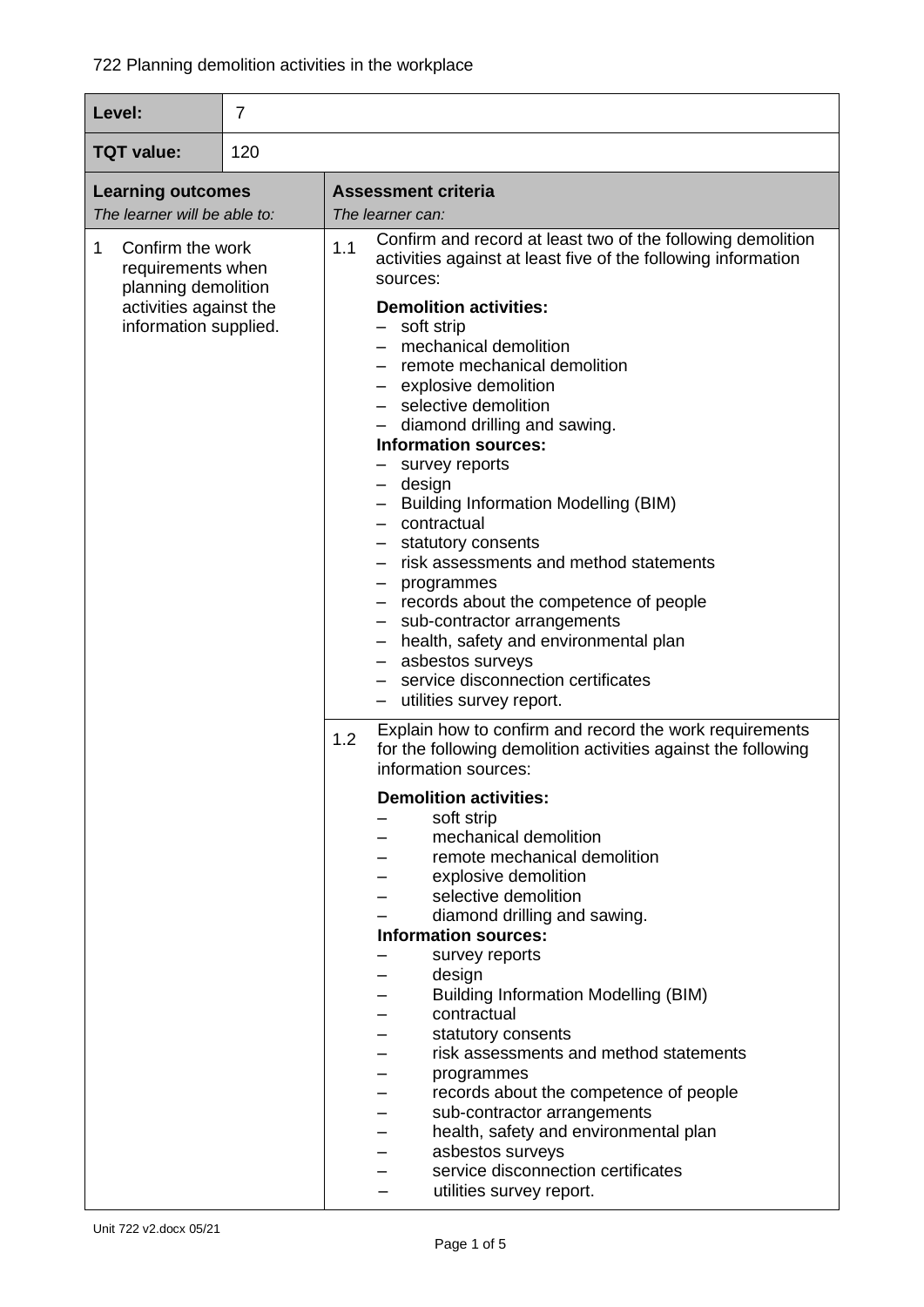| <b>Learning outcomes</b><br>The learner will be able to:                                                                  | <b>Assessment criteria</b><br>The learner can:                                                                                                                                                                                         |  |  |
|---------------------------------------------------------------------------------------------------------------------------|----------------------------------------------------------------------------------------------------------------------------------------------------------------------------------------------------------------------------------------|--|--|
|                                                                                                                           | Discuss why it is important to confirm the work<br>1.3<br>requirements against the information sources.                                                                                                                                |  |  |
|                                                                                                                           | 1.4<br>Explain who needs to be consulted when confirming work<br>requirements for demolition activities.                                                                                                                               |  |  |
| $\overline{2}$<br>Identify, review and<br>record influencing factors<br>and guidance materials<br>in relation to the work | 2.1<br>Identify, review and record the findings from at least three of<br>the following influencing factors and two of the following<br>guidance materials in relation to the work environment when<br>planning demolition activities: |  |  |
| environment.                                                                                                              | <b>Influencing Factors:</b>                                                                                                                                                                                                            |  |  |
|                                                                                                                           | - organisational requirements<br>- contractual requirements<br>- statutory requirements<br>resource allocation<br>- Stakeholder requirements<br>- environmental considerations                                                         |  |  |
|                                                                                                                           | <b>Guidance Materials:</b>                                                                                                                                                                                                             |  |  |
|                                                                                                                           | owner's manuals<br>- log books<br>- maintenance schedules and manuals<br>practice guides and specifications<br>- organisational requirements.                                                                                          |  |  |
|                                                                                                                           | 2.2<br>Explain how to identify and review the following influencing<br>factors in relation to the work environment:                                                                                                                    |  |  |
|                                                                                                                           | - organisational requirements<br>- contractual requirements<br>statutory requirements<br>resource allocation<br>Stakeholder requirements<br>- environmental considerations<br>- temporary works.                                       |  |  |
|                                                                                                                           | Explain how to identify and review influencing factors<br>2.3<br>against the following guidance materials:                                                                                                                             |  |  |
|                                                                                                                           | owner's manuals<br>log books<br>maintenance schedules and manuals<br>practice guides and specifications<br>organisational requirements.                                                                                                |  |  |
|                                                                                                                           | 2.4<br>Give reasons why influencing factors should be reviewed<br>against guidance materials in relation to the work<br>environment.                                                                                                   |  |  |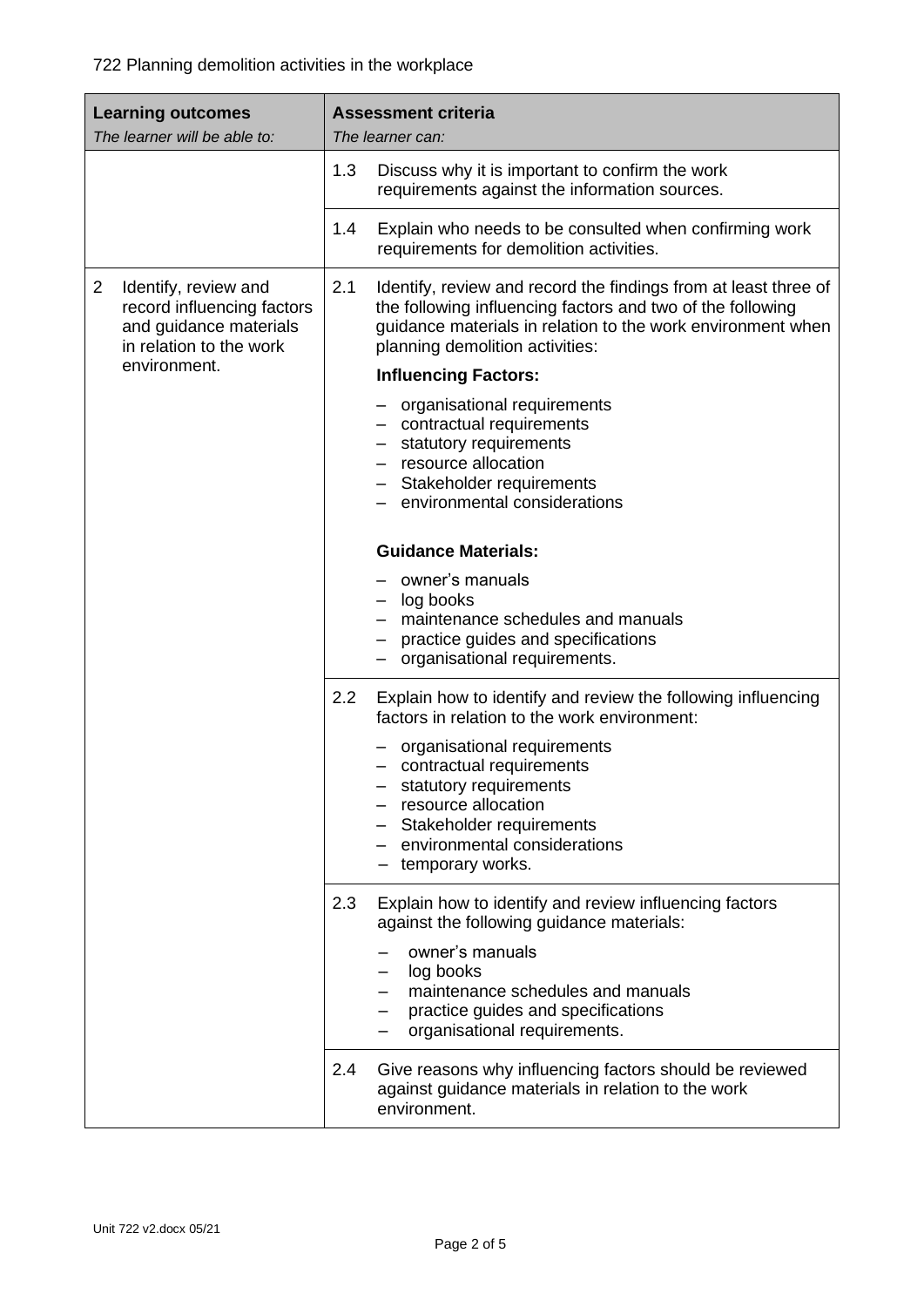722 Planning demolition activities in the workplace

| <b>Learning outcomes</b><br>The learner will be able to: |                                                                                                                                        | <b>Assessment criteria</b><br>The learner can: |                                                                                                                                                                                                                                                                                                                                               |
|----------------------------------------------------------|----------------------------------------------------------------------------------------------------------------------------------------|------------------------------------------------|-----------------------------------------------------------------------------------------------------------------------------------------------------------------------------------------------------------------------------------------------------------------------------------------------------------------------------------------------|
| 3                                                        | Prioritise demolition<br>activities by assessing,<br>recording and accounting<br>for all the influencing<br>factors.                   | 3.1                                            | Assess, record and account for all the influencing<br>factors whilst prioritising demolition activities.                                                                                                                                                                                                                                      |
|                                                          |                                                                                                                                        | 3.2                                            | Explain how to assess and account for the following<br>influencing factors:                                                                                                                                                                                                                                                                   |
|                                                          |                                                                                                                                        |                                                | - organisational requirements<br>- contractual requirements<br>- statutory requirements<br>- resource allocation<br>- working requirements<br>environmental considerations                                                                                                                                                                    |
|                                                          |                                                                                                                                        | 3.3                                            | Explain how to prioritise the following demolition<br>activities:                                                                                                                                                                                                                                                                             |
|                                                          |                                                                                                                                        |                                                | - soft strip<br>- mechanical demolition<br>- remote mechanical demolition<br>- explosive demolition<br>- selective demolition<br>- diamond drilling and sawing<br>- temporary works                                                                                                                                                           |
|                                                          |                                                                                                                                        | 3.4                                            | Give reasons why demolition activities should be<br>prioritised.                                                                                                                                                                                                                                                                              |
| 4                                                        | Amend priorities to take<br>account of changing<br>circumstances whilst<br>maintaining consistency<br>with the influencing<br>factors. | 4.1                                            | Amend and record pre-determined demolition activity<br>priorities to take account of the following changing<br>circumstances:<br>susceptibility to damage<br>safety requirements<br>compromised operational effectiveness<br>environmental considerations<br>meeting current legislation<br>resources<br>security threats<br>temporary works. |
|                                                          |                                                                                                                                        | 4.2                                            | Explain how to amend priorities when reviewing the<br>following influencing factors:<br>- organisational requirements<br>- contractual requirements<br>- statutory requirements<br>- resource allocation<br>- stakeholders' requirements<br>environmental considerations.                                                                     |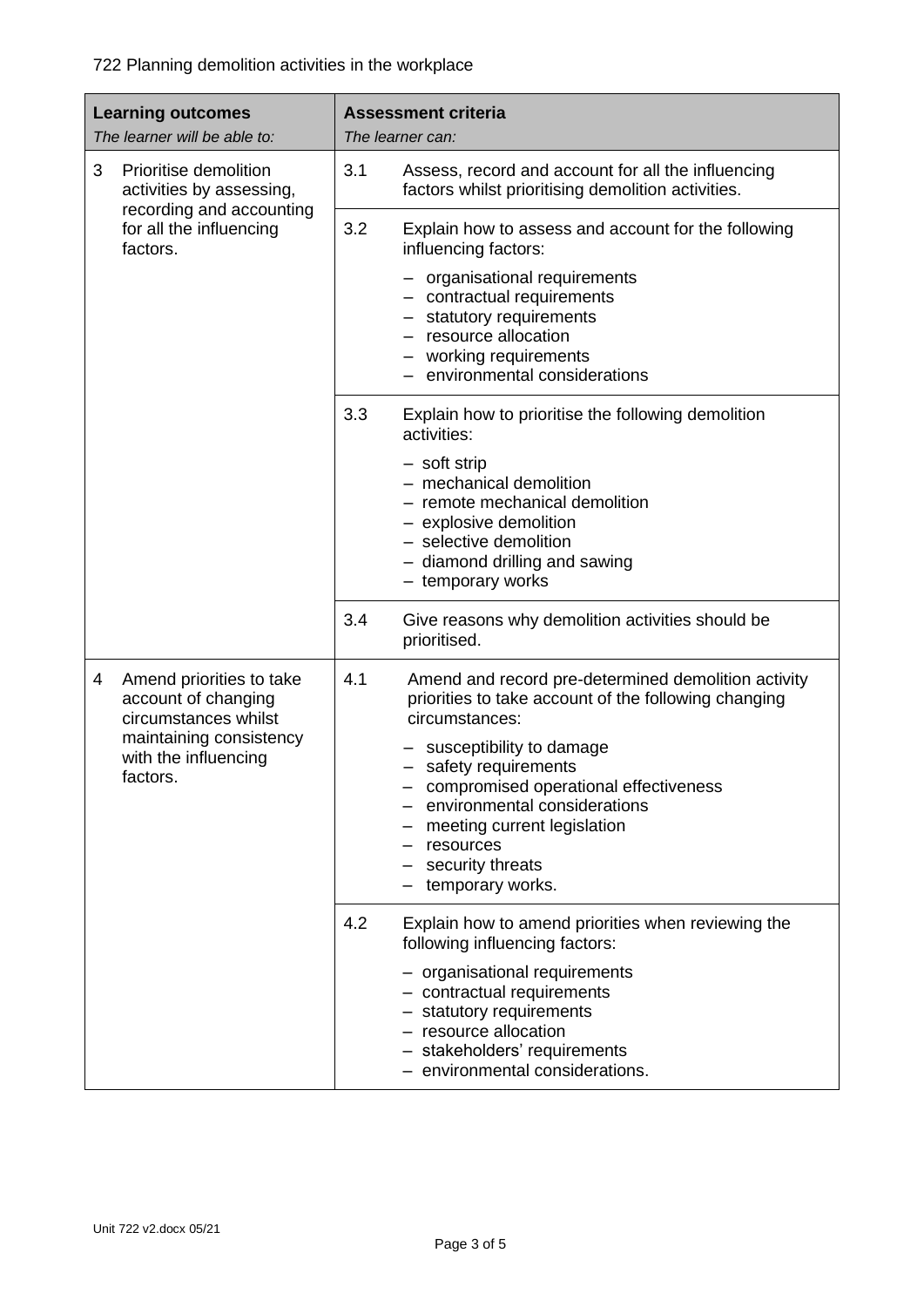| <b>Learning outcomes</b><br>The learner will be able to:                                    | <b>Assessment criteria</b><br>The learner can:                                                                                                                                                                                                                                                                                                              |  |  |
|---------------------------------------------------------------------------------------------|-------------------------------------------------------------------------------------------------------------------------------------------------------------------------------------------------------------------------------------------------------------------------------------------------------------------------------------------------------------|--|--|
|                                                                                             | 4.3<br>Explain how the following changing circumstances can<br>be accounted for when planning demolition activities:<br>susceptibility to damage<br>safety requirements<br>$\qquad \qquad -$<br>compromised operational effectiveness<br>$\qquad \qquad -$<br>environmental considerations<br>meeting current legislation<br>resources<br>security threats. |  |  |
| 5<br>Prepare plans or<br>schedules and negotiate<br>and agree them with<br>decision makers. | 5.1<br>Prepare and record plans or schedules for at least three<br>of the following demolition activities:<br>soft strip<br>mechanical demolition<br>remote mechanical demolition<br>explosive demolition<br>selective demolition<br>$\qquad \qquad -$<br>diamond drilling and sawing<br>temporary works installation or removal                            |  |  |
|                                                                                             | 5.2<br>Negotiate and agree the prepared plans or schedules<br>with decision makers and record the outcomes.                                                                                                                                                                                                                                                 |  |  |
|                                                                                             | 5.3<br>Describe how to prepare plans and schedules for the<br>following demolition activities:<br>- soft strip<br>mechanical demolition<br>remote mechanical demolition<br>explosive demolition<br>selective demolition<br>diamond drilling and sawing<br>temporary works.                                                                                  |  |  |
|                                                                                             | 5.4<br>Explain how best to negotiate with decision makers in<br>order to agree proposed plans and schedules.                                                                                                                                                                                                                                                |  |  |
|                                                                                             | 5.5<br>Judge the potential risks of works impacting on the<br>cultural significance of the historic environment.                                                                                                                                                                                                                                            |  |  |
|                                                                                             | 5.6<br>Evaluate the specific requirements for buildings and<br>structures of traditional (pre 1919) construction and<br>architectural, historical or archaeological significance.                                                                                                                                                                           |  |  |